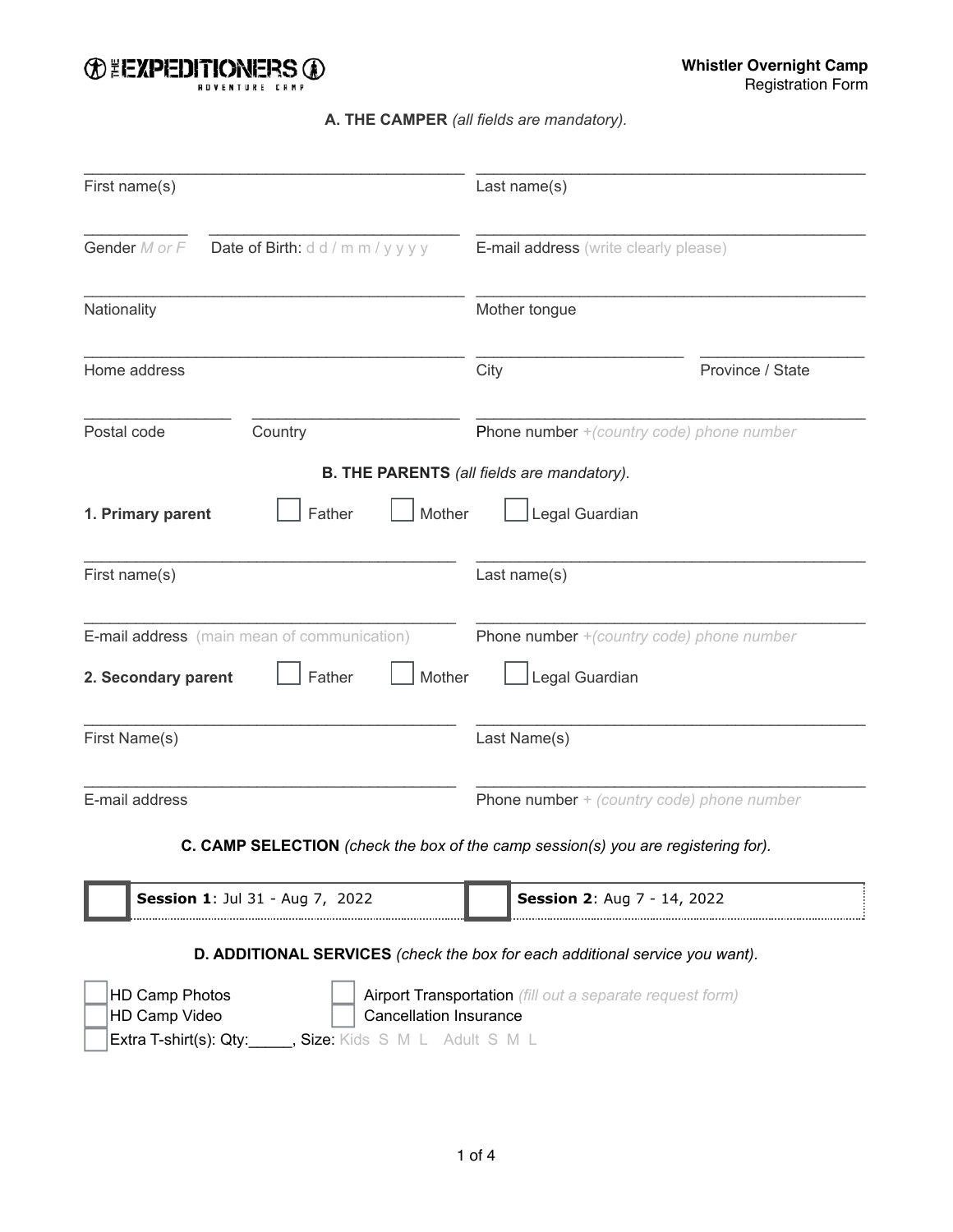

 $\overline{a}$ 

**E. HEALTH FORM** *(This information is very important in case of medical intervention. Camp Ecolart will keep this record completely confidential and will use it only in case of medical emergency.)*

| Insurance company                                         | Insurance #                                                                                                                                                                                                                |
|-----------------------------------------------------------|----------------------------------------------------------------------------------------------------------------------------------------------------------------------------------------------------------------------------|
| Previous operations/injuries/diseases                     |                                                                                                                                                                                                                            |
|                                                           |                                                                                                                                                                                                                            |
|                                                           |                                                                                                                                                                                                                            |
| Current medical situation                                 |                                                                                                                                                                                                                            |
|                                                           |                                                                                                                                                                                                                            |
| Medical or food allergies                                 |                                                                                                                                                                                                                            |
|                                                           |                                                                                                                                                                                                                            |
| Specify if the camper is currently under medication       |                                                                                                                                                                                                                            |
|                                                           |                                                                                                                                                                                                                            |
| Recommendations and restrictions                          |                                                                                                                                                                                                                            |
|                                                           |                                                                                                                                                                                                                            |
| Any other important medical information about the camper. |                                                                                                                                                                                                                            |
|                                                           |                                                                                                                                                                                                                            |
|                                                           | Authorization. The medical record is correct as far as I know, and the camper has permission to engage in all<br>prescribed skiing and/or snowboarding activities except as noted. I am aware of the risks concerning such |

activities, therefore, I release Camp Ecolart from all liability for any accidents or injuries, specially those caused due to my child's negligence or disobedience.

| I accept. Name: | Signature:                    |  |  |
|-----------------|-------------------------------|--|--|
|                 |                               |  |  |
| Date:           | Relationship with the camper: |  |  |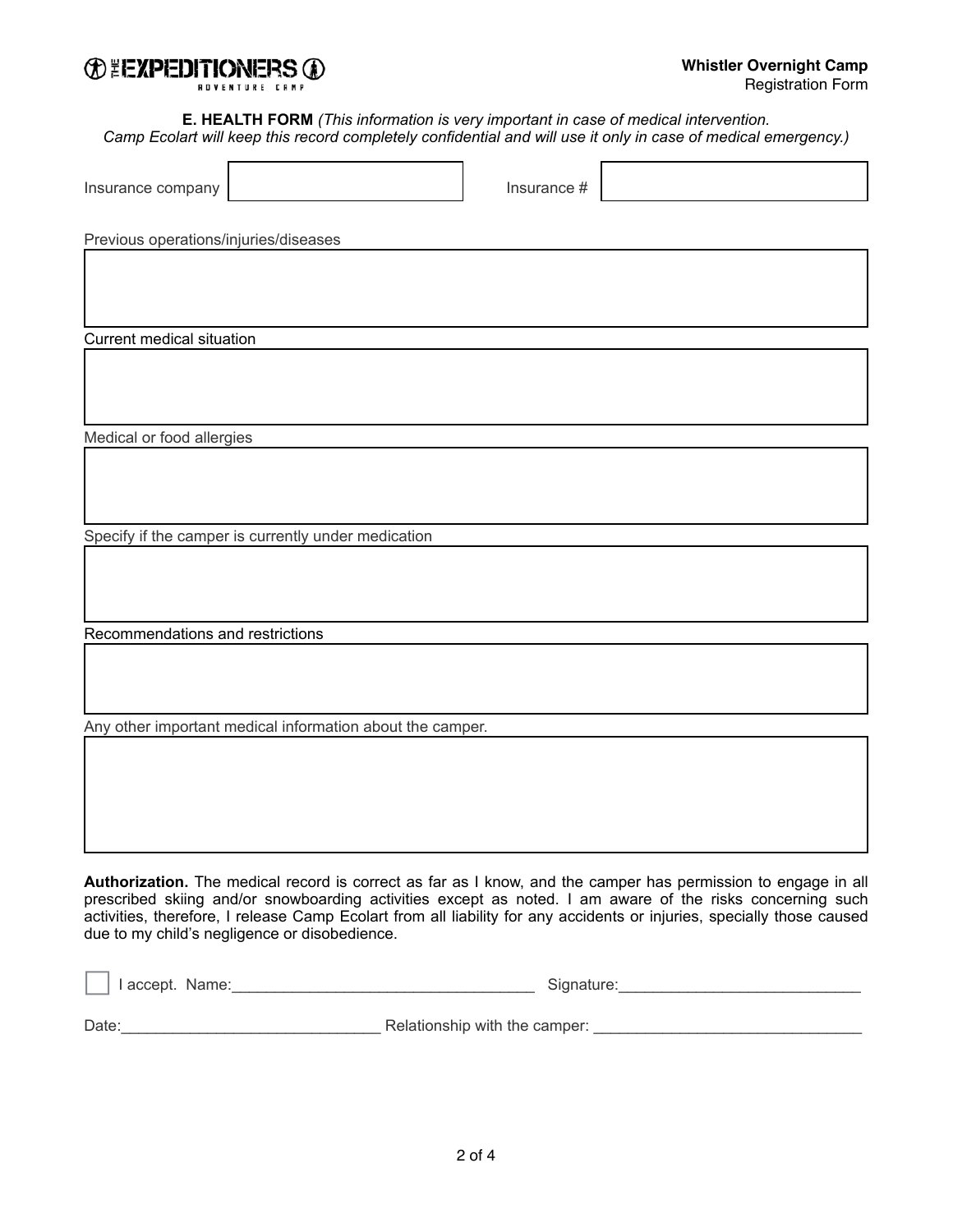

#### **CAMP ECOLART'S TERMS AND CONDITIONS**

**Definitions. 1.** Camper(s), participant(s) or student(s): refers to an individual or a group of individuals between the ages of 4 and 17 years, male or female, who participate in any of Camp Ecolart programs and activities. **2.** Parent(s) or legal guardian(s): refers to the person(s) legally responsible for the camper in Canada. **3.** Ecolart: refers to Camp Ecolart, Inc.

**I. Admission to Ecolart. a.** As a private institution, Ecolart reserves the right to accept or refuse any prospective camper to any of its programs. **b.** A successful and complete registration is done by filling out and signing Ecolart's application form and paying the registration fee and the non-refundable deposit, otherwise Ecolart does not guarantee a place at camp. The parent will then receive a confirmation email with the account details. The balance of the fees owing for the camp must be paid before the given due date. Campers will not be accepted to any of the Ecolart programs until the balance has been paid in full.

**II. Fees and Cancellations. a.** Fees at Ecolart are specific to each different program and they are subject to change without notice. **b.** All camp fees and deposits are NOT refundable unless cancellation insurance is purchased. **c.** If Cancellation Insurance is purchased, all camp fees minus the cancellation insurance fee is refundable only when the cancellation is made before the beginning of the camp session. **d.** If a cancellation is made 30 days or more before the start of the registered session and no cancellation insurance was purchased, Ecolart will credit the camp fees paid minus a \$50 administration fee per week for future purchases. Such credit will expire after one calendar year. **e.** All cancellations made after the start of the registered session are not eligible neither for refund nor for credit. **f**. A minimum enrolment is needed in order to run a given program. Ecolart reserves the right to cancel any program that does not meet minimum enrolment, the camper(s) will receive a full refund of the program fees, or they can transfer the fees towards enrolment in a different camp program in the same or different week.

**III. Misconduct & Dismissal. a.** Ecolart reserves the right to make whatever arrangements, rules and regulations, as they may deem advisable in their discretion, for the safety and welfare of all campers. **b.** Misconduct is unacceptable at Ecolart. A camper is subject to immediate dismissal from the camp upon violation of conduct rules or if the camper's behaviour compromises the safety and/or integrity of all other campers and staff members. **c.** When an issue is not severe, Ecolart follows three simple disciplinary stages. Stage one: Ecolart staff will have a personal chat with the camper(s) involved in the event. Stage two: If the camper(s) do not improve their behaviour, they will receive a final warning and the issue will be reported to their parents. Stage tree: If the camper(s) do not improve their behaviour after the final warning, Ecolart staff will be forced to dismiss such camper(s). The parent(s) will receive a phone call by our staff notifying the camper's dismissal. Such dismissal shall be without refund. The camper's parent(s) is responsible for all expenses and costs occasioned by such dismissal, including return transportation costs.

**IV. Liability. a.** Despite Ecolart's efforts to prevent unfortunate events and avoid dangerous practices, there is always risks derived from the nature of many camp related activities. It is expressly understood that the camper has his/her parents permission to participate in all camp related programs and activities and free Ecolart from all liabilities related to the practice of such activities in both winter and summer programs. Ecolart acts as an agent only and accepts no responsibility for loss, damage, or injury resulting from delay or negligence of any other camper or third party associated to the camp, such as a company or vendor acting in the service of Ecolart. Ecolart is not responsible for inherent risks involved with weather, accidents, illness, the demands of outdoor activities, and other events beyond the control of Ecolart that could occur during camp. The camper and his/her parents or legal guardian recognize and agree to accept these risks.

**V. Theft, loss or damage. a.** Neither Ecolart nor its representatives shall be responsible for any theft, loss or damage to property of any camper or any bodily injury suffered by the camper during Ecolart camp programs. The parents agree to pay for any loss, damage or injury to the person or property of others that the camper may cause while participating in any of Ecolart programs.

**VI. Health. a.** It is the parent's obligation to have medical insurance coverage for the period of time the camper attends Ecolart. The parent(s) agrees that Ecolart is not responsible for any cost related to medical interference for the camper. **b.** In case of accident or illness at camp, Ecolart will communicate immediately with the parents and secure medical treatment if needed. The parent or legal guardian understands that Ecolart does not hire qualified personnel to provide medical, paramedical, dental, health or other similar care or services to the camper. The parent(s) agree to pay all costs and expenses incurred directly or indirectly by Ecolart for such care or services to the camper, including transporting the camper home at his/her own expense if necessary.

**VIII. Promotional Materials. a.** The parent(s) authorize Ecolart the use of photographs, videotapes, and testimonials of the camper in publicity material including Ecolart's website, social media, printing and digital materials as well as any promotional events or advertisements. **b.** The parent(s) agree that all photographs, videotapes and art projects produced at camp belong to Ecolart.

| I accept. Name:               |      |
|-------------------------------|------|
| Relationship with the camper: | Date |